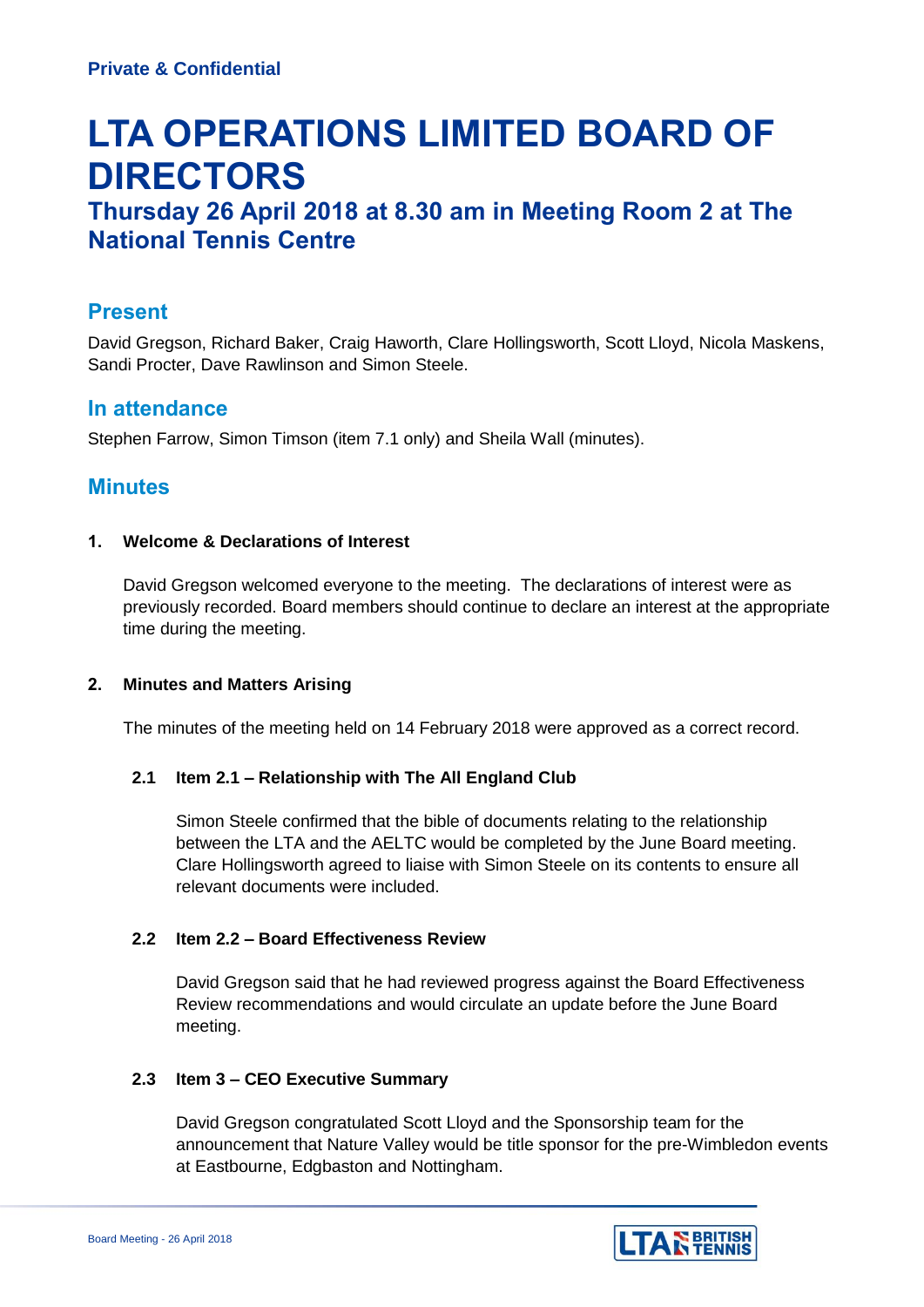#### **3. CEO Executive Summary**

Board members had received a comprehensive summary in their Board pack covering the Budget, Safeguarding, Participation, Performance, Membership, Sponsorship, Digital Transformation, Engagement, Major Events and other miscellaneous items.

Scott Lloyd referred to the Participation item and said that it was becoming increasingly apparent that the visibility of tennis and the contributors to this (ie domestic and global major events, superstar global players and GB player successes) were a significant factor in driving participation. He also referred Board members to the Participation report provided in the Board pack as an appendix to the Business Update.

He added that BTM relied on club registration to drive renewal numbers and a direct relationship with our customers was vital.

Work on the Duty of Care framework was well underway and this remained a high priority.

A detailed sponsorship schedule had been included in the Board pack. Board members had also received a copy of the latest Business Dashboard. Scott Lloyd said that this was work in progress and would capture reporting on a monthly basis within each Business Objective area.

#### **4. Finance**

Board members had received a report from Simon Steele, together with the Management Accounts for the three months ended 31 March 2018 and the LTA Risk Register.

Board members had also received a copy of the Finance & Governance Report for 2017.

#### **5. Safeguarding Report**

The paper prepared by David Humphrey (Head of Safeguarding) included in the Board pack was noted.

It was agreed that the thanks of the Board should be passed to David Humphrey in recognition of the excellent work he was doing generally and specifically in raising awareness of Safeguarding around the country.

#### **6. TBTT Update**

Scott Lloyd updated on applications under consideration for TBTT funding.

[Simon Timson joined the meeting.]

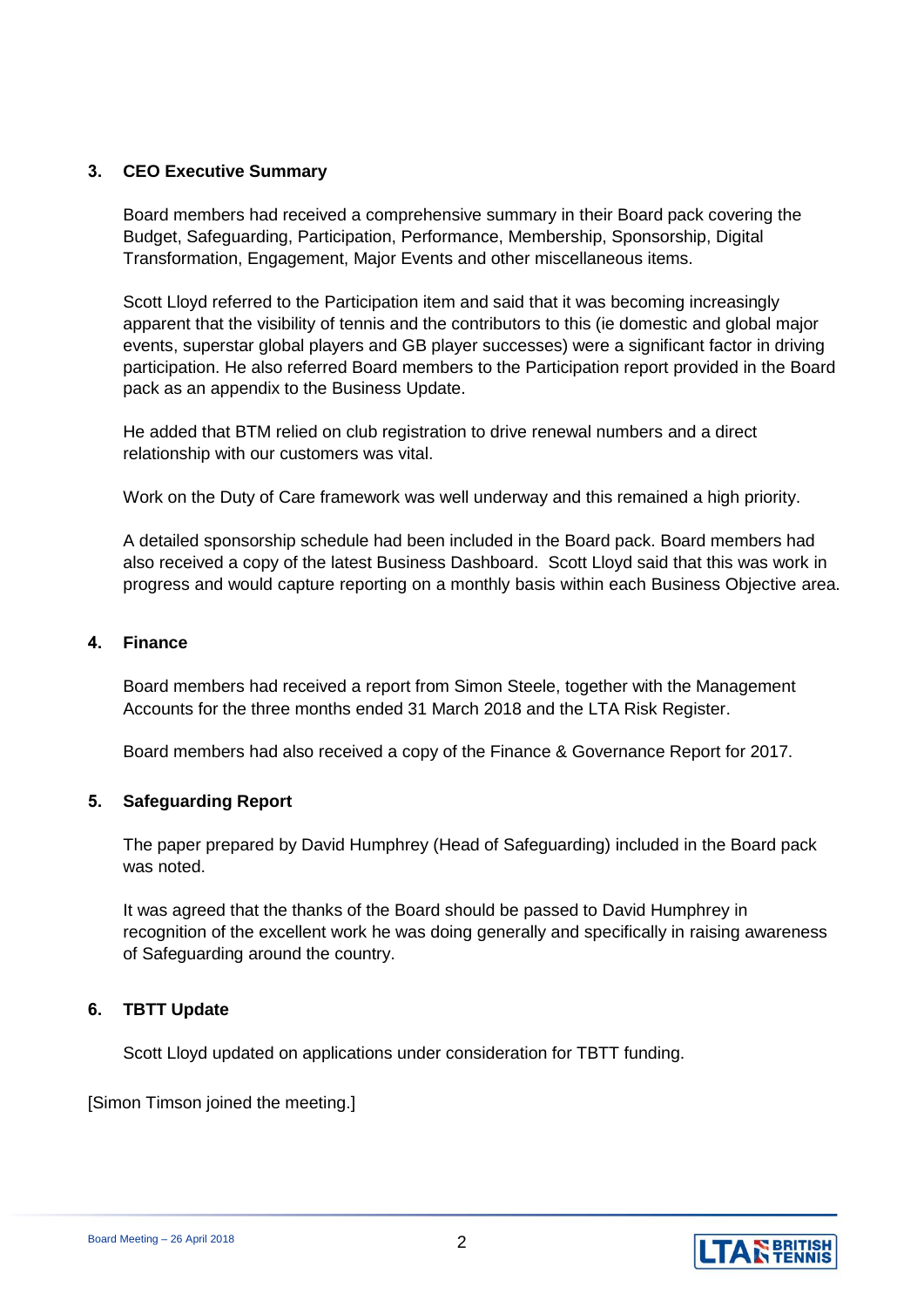## **7. National Academy Investment Recommendations**

At its dinner the previous evening, the Board had received a presentation from Simon Timson on the National Academy (NA) Investment recommendations.

In terms of the announcement date to the centres, tennis stakeholders and the media, he believed the May deadline should be moved to allow discussions with centres to be concluded satisfactorily.

[Simon Timson left the meeting.]

#### **8. Other Business**

#### **8.1 ITF Rules and Davis Cup Position**

Board members had received a paper setting out the background to possible changes to the Rules of Tennis relating to on court and/or in play coaching; the no let rule; the no advantage rule; the Shot Clock; Rules on walk-on times, warm-ups, first ball hit, medical time-outs and toilet /change of attire breaks. The paper also provided the suggested LTA view on the proposals.

The paper also set out proposed changes to the Davis Cup competition.

#### **8.2 Supply Contracts**

Board members had received a summary and a deal memo for two contracts which required Board approval. These were approved.

# **8.3 Subscription Fees for LTA Members and Registration Fees for Associates**

It was agreed that both subscription and registration fees for the year commencing 1 October 2018 be held at the current rates. This would be put to Council for approval at its May meeting.

# **8.4 Changes to LTA Rules and Standing Orders regarding the Tennis Performance Committee**

Board members had received a paper setting out the proposed changes to the LTA Rules and Standing Orders in order to effect the removal of the Tennis Performance Committee. Approval of the proposal would facilitate the recruitment of an independent Non-Executive Board member with elite performance experience and the establishment of the Performance Advisory Group (PAG).

The proposed changes to the Rules and Standing Orders were approved for ratification by Council and the AGM as appropriate.

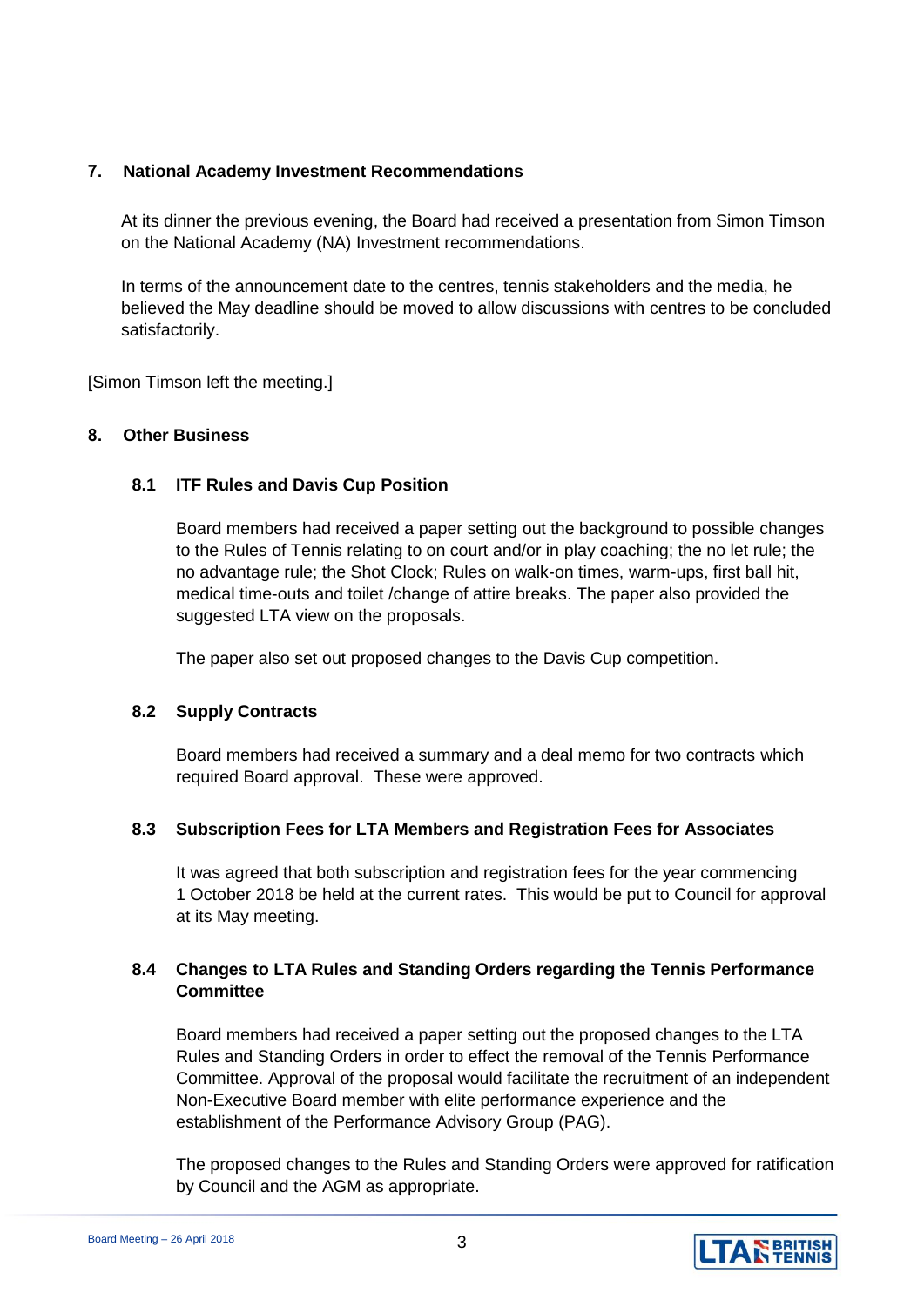# **8.5 Changes to Disciplinary Panel, Licensing & Registration Committee and Safeguarding & Protection Committee**

Board members had received a paper setting out proposed changes to the Standing Orders in respect of the composition of the Disciplinary Panel, Licensing & Registration Committee and Safeguarding & Protection Committee (and the processes for each) in order to achieve best practice. Stephen Farrow confirmed that the members of these groups (all of whom would be independent going forward) would be appointed by the Council Nominations Committee. He added that Board approval would be required to retain the current membership of these groups until the end of the year and there would be a transition period as the new groups were appointed.

The proposed changes to the LTA Disciplinary Code and Standing Orders were approved; the Standing Order changes would be put to Council for ratification at its May meeting.

## **8.6 Amendment to LTA Rules 36 – Eligibility for a National Championship / Changes to LTA Rules regarding Venue Registration / Changes to LTA Trust Articles**

A paper had been provided in the Board pack setting out the proposals in respect of each of the above. The Rules changes in respect of National Championship eligibility and Venue Registration were approved and would be put to Council and then to the AGM for approval. The proposed changes to Article 3.1 of the LTA Trust Articles were agreed and the approval of the Charity Commission would now be sought.

# **8.7 Approval of New Non-Executive Director**

Sara Bennison was approved as a new Board Director (with digital marketing expertise) and would attend the June Board meeting. The appointment of two further Board Directors with elite performance expertise and to chair the Audit Committee respectively was well under way.

#### **8.8 Appointment of New Chair**

Clare Hollingsworth updated the Board on the Chair recruitment. Lord Mervyn Davies had been the stand-out candidate and the interview panel recommended him to the Board for approval.

The appointment of Lord Mervyn Davies as Chair was agreed; as the incumbent Chairman, David Gregson did not participate in the vote.

#### **9. Reports for Noting**

#### **9.1 Business Update**

The Business Update provided in the Board pack was noted.

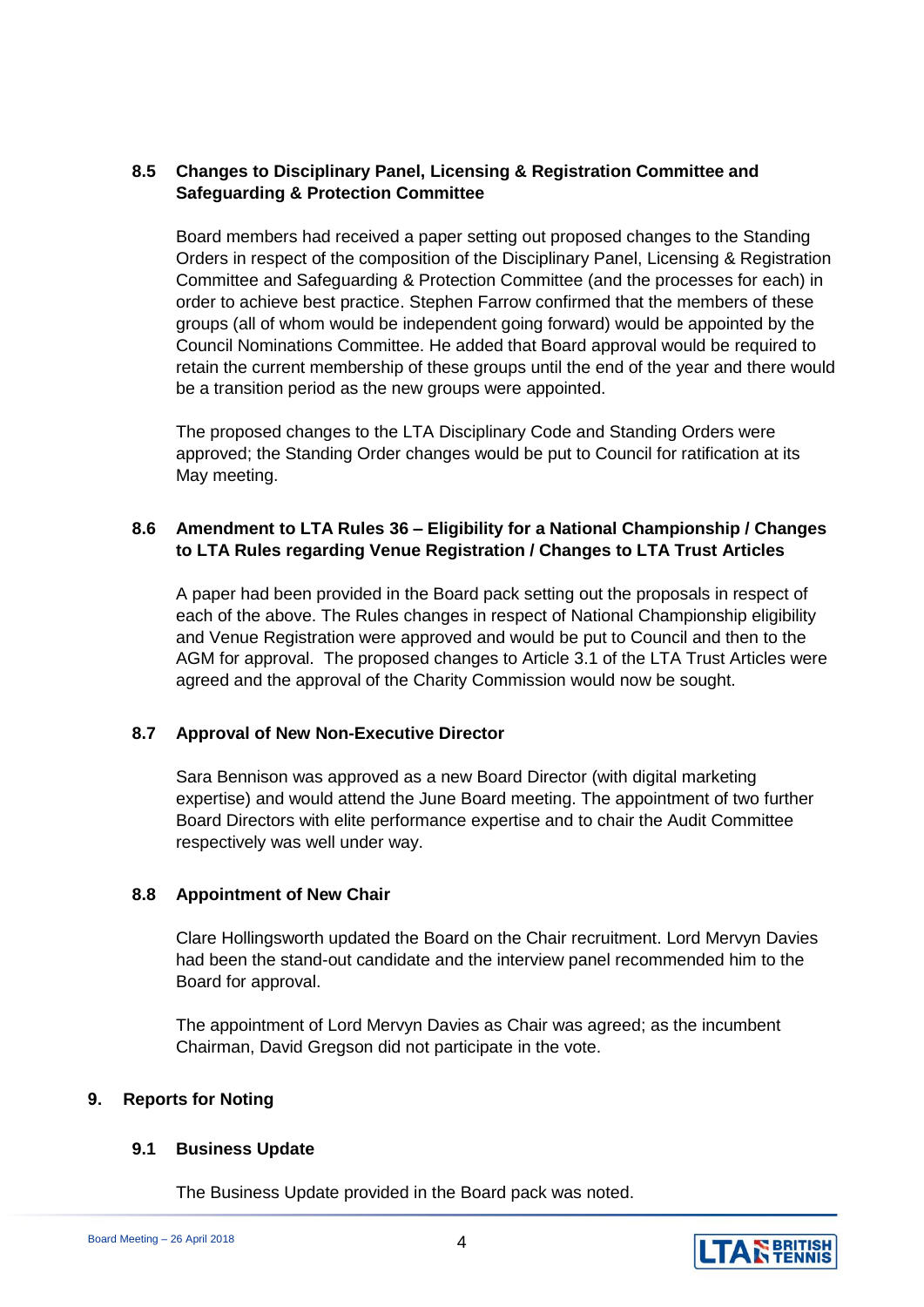# **9.2 Participation Review**

This item had been covered under item 3 above.

# **10. Closed Session**

The Board met in closed session.

There being no further business, the meeting finished at 3.00 pm.

Signed ………………………………….. Date …………………………………….

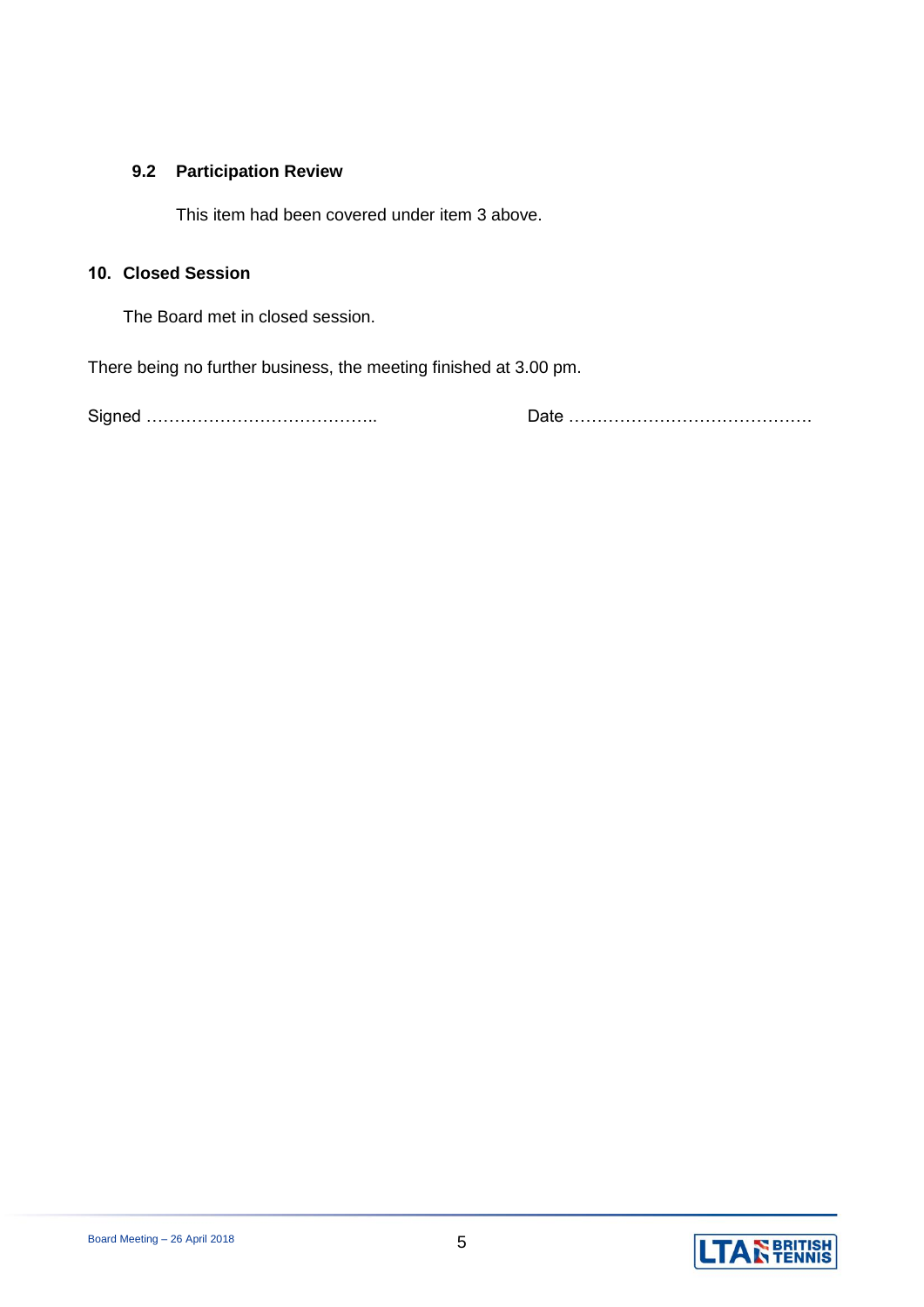# **LAWN TENNIS ASSOCIATION LIMITED BOARD OF DIRECTORS**

# **Thursday 26 April 2018 at 12 noon in Meeting Room 2 at The National Tennis Centre**

# **Present**

David Gregson, Richard Baker, Craig Haworth, Clare Hollingsworth, Scott Lloyd, Nicola Maskens, Sandi Procter, Dave Rawlinson and Simon Steele.

# **In attendance**

Stephen Farrow and Sheila Wall (minutes).

# **Minutes**

# **1. Welcome & Declarations of Interest**

David Gregson welcomed everyone to the meeting. The declarations of interest were as previously recorded and Board members should continue to declare an interest at the appropriate time during the meeting.

# **2. Minutes and Matters Arising**

The minutes of the meeting held on 14 February 2018 were approved as a correct record.

# **2.1 Item 3 – Updates from Committees**

David Rawlinson reported that Val Gooding wanted to stand down as LTA Trust Chair at the end of the year.

#### **3. Updates from Committees**

David Gregson updated on the recent Committee of Management meeting.

# **4. 2017 Annual Review**

A copy of the 2017 Annual Review was available on the Board secure area of Netpoint for information.

# **5. Tennis Foundation Update**

The Tennis Foundation update provided in the Board pack was noted.